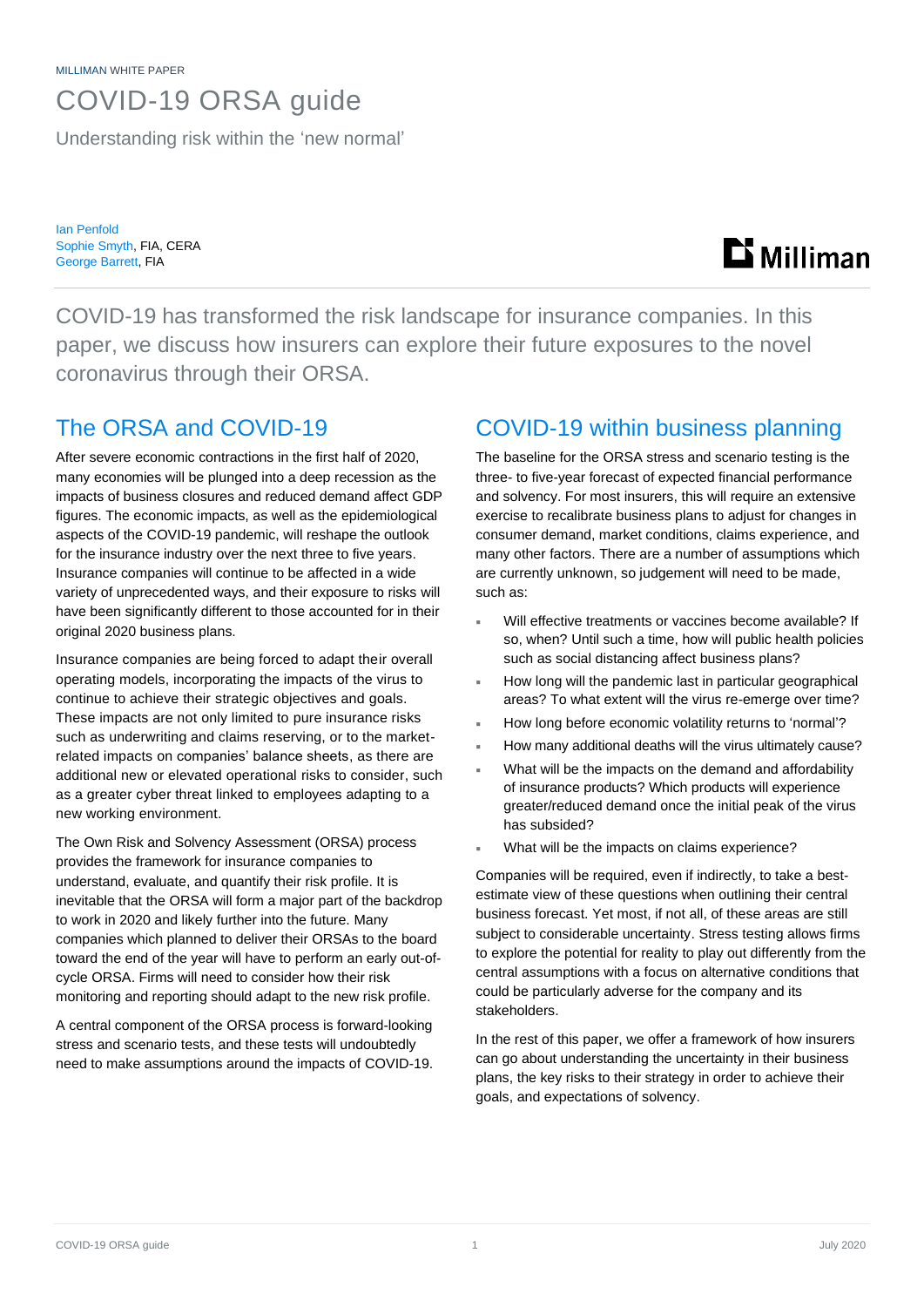### Key variables

The following key assumptions will be integral to central business planning and scenario testing.

### **TO WHAT EXTENT WILL THE VIRUS CONTINUE TO SPREAD OVER THE COMING MONTHS AND YEARS?**

This is likely to be determined by a number of key factors:

- The characteristics of the virus, how it spreads, how it can be identified and tested for, and to what extent it can affect individuals multiple times
- The responses of governments in terms of public health action and advice to the general public, and the extent to which these actions are successful in containing the spread of the virus
- The availability of treatments and preventative measures such as vaccines

#### **HOW WILL GOVERNMENTS REACT?**

While the reaction of governments worldwide is highly varied, the response of the UK government has included:

- Encouraging self-isolation periods for those at risk of having been infected with COVID-19
- Introducing travel restrictions, and mandatory isolation periods for those entering the country from abroad
- Introducing 'Stay Alert,' 'Stay at home,' and social distancing guidance
- Encouraging 'non-essential' workers to work from home where possible
- Closing schools and universities
- Introducing furlough schemes

#### **WHAT WILL THE ECONOMIC IMPACTS BE?**

- How deep will the recession be? To what extent are countries' GDPs likely to be reduced by impacts of the virus such as reductions in global trends?
- How will global economies recover from the recession, and how long will this recovery take? This is likely to be affected by the extent to which the virus resurges in the future, and how effectively these resurgences are contained.
- Will there be long-term increases in unemployment as the economy slowly recovers and governments ease their furlough schemes?
- What are the impacts of government stimulus interventions? In March 2020, many central banks, including the Bank of England (BoE) and the Federal Reserve, dropped interest rates in an attempt to stimulate the economy at the outset of the virus outbreak. This, combined with the monetary expansion implied by furlough

schemes and increasing use of social and unemployment benefits, may lead to inflationary pressures. In the short term, however, inflation has appeared to decrease in some countries due to dramatic reductions in demand.

- Government policy will also have a significant impact on each country's recovery from the COVID-19 crisis. For example, the UK government's approach to the UK's exit from the European Union will likely have a substantial influence on the UK's economic recovery.
- How will increased market volatility impact asset valuations?

### **HOW WILL THE INSURANCE INDUSTRY ADAPT?**

- How will insurance products be transformed to meet changing demand?
- How will digital transformation be used to influence product design and to predict changes in customer behaviour and claims handling?
- Will insurance companies' operating models return to the pre-COVID-19 model or will insurers change their staff and location strategies following learnings from extended periods of decentralised working?
- How will insurers' relationships with third-party suppliers be changed?
- What impact will there be on the availability of capital and the structure of assets to meet regulatory and economic capital requirements?.

### A central COVID-19 scenario

This section outlines some considerations that insurers should look to capture when devising business plans and solvency projections.

The World Economic Forum produced a report in May 2020 titled 'COVID-19 Risks Outlook: A Preliminary Mapping and Its Implications.' <sup>1</sup> Within this report they outline the risks perceived most likely to crystallise. These include:

- Prolonged recession of the global economy
- Surge in bankruptcies (big firms, and small and mediumsized enterprises) and a wave of industry consolidation
- Failure of industries or sectors in certain countries to properly recover
- High levels of structural unemployment (especially youth)
- Tighter restrictions on the cross-border movement of people and goods

<sup>1</sup> World Economic Forum (May 2020). COVID-19 Risks Outlook: A Preliminary Mapping and its Implications. Available at: [http://www3.weforum.org/docs/](http://www3.weforum.org/docs/%0bWEF_COVID_19_Risks_Outlook_Special_Edition_Pages.pdf) [WEF\\_COVID\\_19\\_Risks\\_Outlook\\_Special\\_Edition\\_Pages.pdf](http://www3.weforum.org/docs/%0bWEF_COVID_19_Risks_Outlook_Special_Edition_Pages.pdf)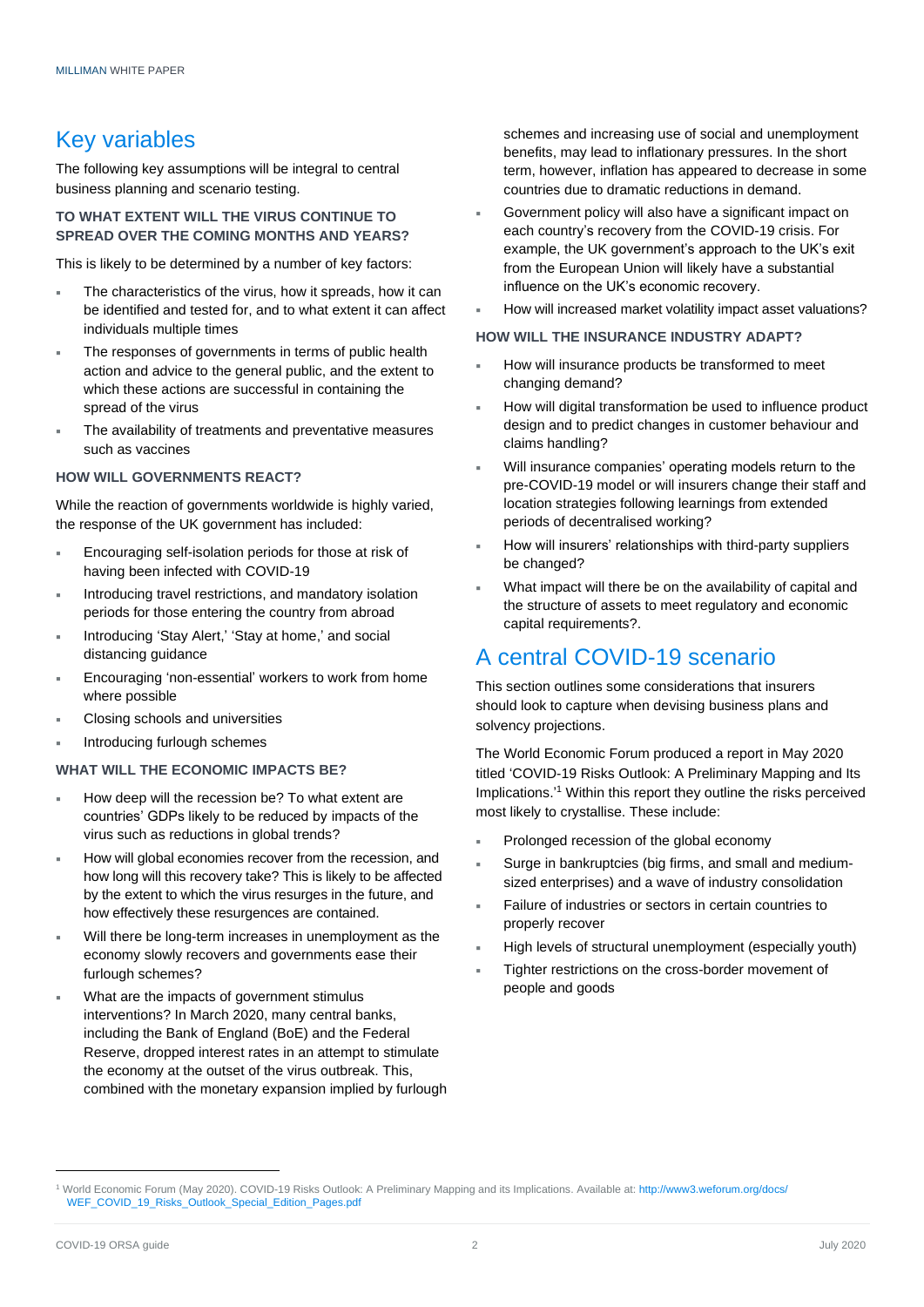Additionally, a June report by the Organisation for Economic Co-operation and Development (OECD)<sup>2</sup> highlighted two potential scenarios regarding the future spread of the virus:

- A single-hit scenario, in which a second wave of the virus, as experienced in March/April 2020, is avoided. For many insurers, this could be considered as a central scenario. Although, if a second wave is avoided, it would be prudent to assume that the virus will still be present in the UK, and social distancing measures would remain for several months, as assumed in the BoE Monetary Policy Report for May 2020. <sup>3</sup> There will still be some fluctuations in the number of infections throughout the year.
- A double-hit scenario, in which there is a second major wave of infections before year-end. A second wave of the virus would require lockdown measures to be reintroduced, and this would halt any economic recovery. This potential scenario was also highlighted by Oxford University. <sup>4</sup> For many insurers, this could be considered as an adverse scenario.

Insurers should factor in the likely impacts of the OECD's single-hit scenario within the business plan projections as well as a number of localised, smaller resurgences of the virus. In addition, as the situation develops over time, companies may look to consider further peaks of equal or greater severity to the first peak seen in the spring of 2020.

We outline below how such a central scenario may affect the business plans of insurers.

Insurers should be considering the future economic recovery and the speed at which the economy will largely return to its pre-crisis level. After lockdown measures were introduced in March 2020, the UK economy contracted by 20.4% in the following month. Based on the report by the OECD,<sup>3</sup> if a second wave does not materialise, the economic growth will be modest throughout 2020 and 2021, with the economy returning to pre-crisis level after a period of two years.

Companies need to consider the change in their market risk profile, as well as the impacts on product demand and claims experience. The wider economic impacts may lead to changes in the solvency and creditworthiness of banks and reinsurers. For example, Fitch Ratings, in March, revised its outlook for the underlying fundamentals of the London insurance sector from stable to negative. Within their central view, companies need to consider the potential impacts of downgrades of key counterparties on their solvency positions. Insurers should also consider their own credit-worthiness and the potential for increased future borrowing costs.

While inflation remains low, it may not be unreasonable to assume that interest rates will remain low, or could be cut further, as governments and central banks move to stimulate economic growth. Such falls in interest rates would lead to increases in future claim liabilities and would challenge insurers that provide annuities or offer guarantees. However, based on the BoE Monetary Policy Report for May 2020, <sup>4</sup> a central scenario could assume that interest rates rise gradually over the next few years.

After the lockdown was introduced, UK consumer price inflation reduced from 1.5% in March 2020 to 0.8% in April, and to 0.5% in May. Insurers may consider under a central scenario a more prolonged period of low inflation as the gradual lifting of the lockdown only leads to gradual economic recovery. However, insurers might also consider the possibility that furlough schemes and other expansionary fiscal policies, accompanied by lower consumer spending, may lead to increased inflation in in the long term.

#### **UNDERWRITING CONSIDERATIONS**

The underwriting and claims experience of life insurers is likely to be impacted in a number or ways. Some considerations are identified below:

- Companies need to consider the composition of their policyholder book and how COVID-19 could impact shortterm mortality experience. A substantial increase in death rates has been observed directly due to COVID-19; however, data published by the ONS indicates that approximately 89% of registered COVID-19-related deaths involved people aged 65 and over, while 74% of deaths involved people aged 75 and over.<sup>5</sup> The deaths from COVID-19 have not been uniform across the population, and there have been a disproportionate number of cases across ethic and deprived communities. This will need to be considered when assessing future experience.
- It would be prudent to assume that short-term morbidity rates are increased due to COVID-19, as there is limited information about the residual health conditions after recovering from the virus. A government document called 'COVID-19 Hospital Discharge Service Requirement'<sup>6</sup> assumes that 45% of patients can go home with a short or longer-term support care package, 4% of patients will need further rehabilitation, and 1% will require nursing home care, with only 50% needing minimal or no additional support.

<sup>2</sup> OECD Economic Outlook ( June 2020). Available at: <http://www.oecd.org/economic-outlook/june-2020/#Report>

<sup>&</sup>lt;sup>3</sup> Bank of England (May 2020). Monetary Policy Report and Interim Financial Stability Report Available at: [https://www.bankofengland.co.uk/report/2020/monetary](https://www.bankofengland.co.uk/report/2020/monetary-policy-report-financial-stability-report-may-2020.)[policy-report-financial-stability-report-may-2020.](https://www.bankofengland.co.uk/report/2020/monetary-policy-report-financial-stability-report-may-2020.)

<sup>4</sup> University of Oxford (April 2020). The economic impact of COVID-19. Available at: <https://www.research.ox.ac.uk/Article/2020-04-07-the-economic-impact-of-covid-19>

<sup>5</sup> Based on provisional data from the ONS up to 5 June 2020.

<sup>6</sup> National Health Service (March 2020). COVID-19 Hospital Discharge Service Requirements. Available at: https://assets.publishing.service. gov.uk/government/uploads/system/uploads/attachment\_data/file/880288/COVID-19\_hospital\_discharge\_service\_requirements.pdf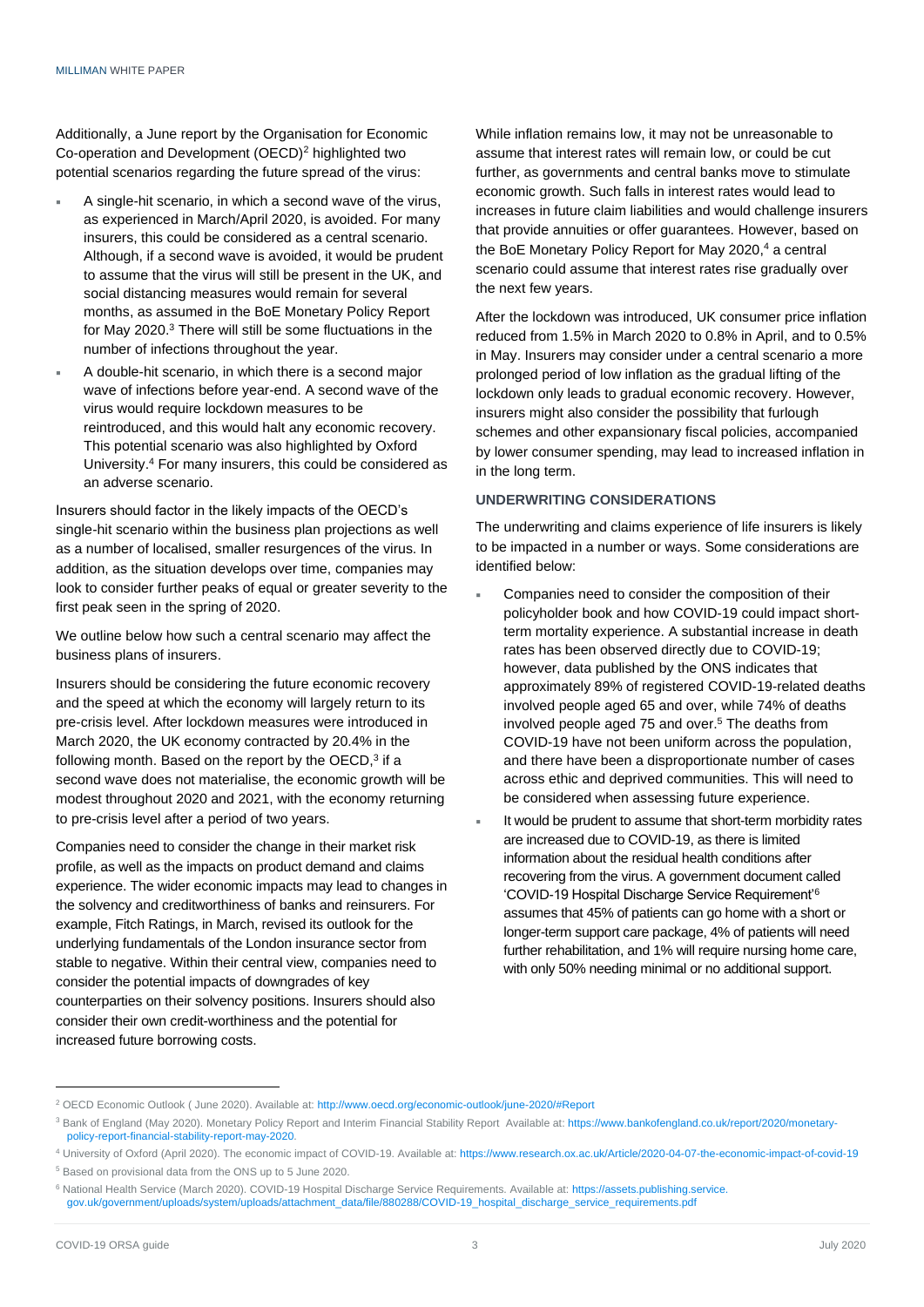- Companies also need to consider how short-term mortality experience could be impacted from non-COVID-19 related deaths. A study by the ONS<sup>7</sup> has seen a 52% increase in number of excess deaths from the five-year average, with the largest increase due to dementia and Alzheimer's disease. These excess deaths may be explained as nondiagnosed COVID-19, but other potential explanations include delayed care, reduced hospital capacity, and stress-related conditions. For the time period considered, the impact of reduced hospital capacity is unlikely to affect mortality materially. However, for conditions such as cancer, the impact from the lack of testing and treatment is likely to materialise over time.
- Furthermore, there are likely to be adverse impacts on mortality among those unaffected by the virus. People have avoided seeking help and going to the hospital with serious issues, while others have had their treatment for life-limiting diseases delayed. However, the total population mortality is likely to behave differently to the insured population mortality, so it is important to adjust standard mortality rates appropriately. Insurers with adverse claims experience need to consider when claim severities are expected to reduce to pre-COVID-19 levels.

Non-life insurers are also likely to be affected in a number of specific ways, although the impacts will vary significantly from insurer to insurer based on which lines of business they operate in. In general, the considerations are:

- Insurers should be considering the speed at which new business levels will return to pre-crisis levels. Some insurers, writing lines such as travel and motor, are likely to have seen significant decreases in premium income due to lower demands for their products.
- Companies encountering adverse claims experience need to consider when claim frequencies will reduce to pre-COVID level. Many lines, such as business interruption, contingency, travel, general liability, medical malpractice, D&O, political risk, and A&H are likely to see claim numbers well in excess of expected levels. Cyber-related claims may also increase significantly, as a result of changes to the working environment, malware installed on news sites, and potentially more attacks on IT infrastructure. With social distancing continuing to be in place under a prudent scenario, companies need to consider whether claim severities will remain at their current level into 2021.
- Insurers should be considering how inflationary pressure, and pressure on GDP, will impact demand surge.
- In order to model expected future levels of premiums and claims, companies may look to their capital models to understand the impacts in scenarios with a similar return period to the pandemic of around 1 in 25 to 1 in 100.

The experience of health insurers will vary depending on the benefits covered and the policy terms and conditions. Key considerations include:

- Companies need to consider and allow for changes in claims experience. Insurers will likely have seen a reduction in non-COVID-19 claims as services have been delayed; however, these are likely to increase again as lockdown measures are eased, and, in some cases, delays in treatment may lead to more complex cases. In addition, the average cost of treatment may rise significantly due to social distancing measures and additional protective equipment.
- Companies need to allow lapse experience worsening, as policyholders have not been able to access their benefits, although this is more likely among healthier lives, leading to adverse selection.
- Critical illness claims have been delayed by reduced primary care access due to social distancing and from an increased pressure on the healthcare system. Similarly, policyholders may still be unable to see a doctor, which can cause challenges for insurers when underwriting new policies and can lead to a greater risk of anti-selection and fraud.

All insurers will need to consider conduct risk and treating customers fairly, particularly given the uneven effect of COVID-19 by ethnicity and age. The European Insurance and Occupational Pensions Authority (EIOPA) has advised insurance companies to focus on treatment of customers.<sup>8</sup> Based on EIOPA suggestions, alongside consumer pressure and companies wanting to support their customers, some insurers are actively providing premium refunds for lines of business such as motor, where there has been reduced activity while lockdown measures were in place.

Companies will need to consider whether they should revise the cover that is in place so that it better meets the needs of the customer, waive cancellation fees, or rebate customers with partial refunds, following FCA guidance.<sup>9</sup> Additionally, companies will need to treat customers fairly regarding their ability to claim, particularly as they are likely to have been affected by circumstances over which they have little control.

<sup>7</sup> Office for National Statistics (June 2020). Analysis of death registrations not involving coronavirus (COVID-19), England and Wales: 28 December 2019 to 1 May 2020. Available at: [https://www.ons.gov.uk/peoplepopulationandcommunity/birthsdeathsandmarriages/deaths/articles/analysisofdeathregistrations](https://www.ons.gov.uk/peoplepopulationandcommunity/birthsdeathsandmarriages/deaths/articles/analysisofdeathregistrations%0bnotinvolvingcoronaviruscovid19englandandwales28december2019to1may2020/technicalannex) [notinvolvingcoronaviruscovid19englandandwales28december2019to1may2020/technicalannex](https://www.ons.gov.uk/peoplepopulationandcommunity/birthsdeathsandmarriages/deaths/articles/analysisofdeathregistrations%0bnotinvolvingcoronaviruscovid19englandandwales28december2019to1may2020/technicalannex)

<sup>&</sup>lt;sup>8</sup> European Insurance and Occupational Pensions Authority (April 2020). Call to action for insurers and intermediaries to mitigate the impact of Coronavirus/COVID-19 on consumers. Available at[: https://www.eiopa.europa.eu/content/call-action-insurers-and-intermediaries-mitigate-impact-coronaviruscovid-19-consumers\\_en](https://www.eiopa.europa.eu/content/call-action-insurers-and-intermediaries-mitigate-impact-coronaviruscovid-19-consumers_en)

<sup>9</sup> Insurance ERM (May 2020). UK conduct regulator issues Covid-19 customer support measures. Available at[: https://www.insuranceerm.com/news-comment/uk](https://www.insuranceerm.com/news-comment/uk-conduct-regulator-issues-covid-19-customer-support-measures.html)[conduct-regulator-issues-covid-19-customer-support-measures.html](https://www.insuranceerm.com/news-comment/uk-conduct-regulator-issues-covid-19-customer-support-measures.html)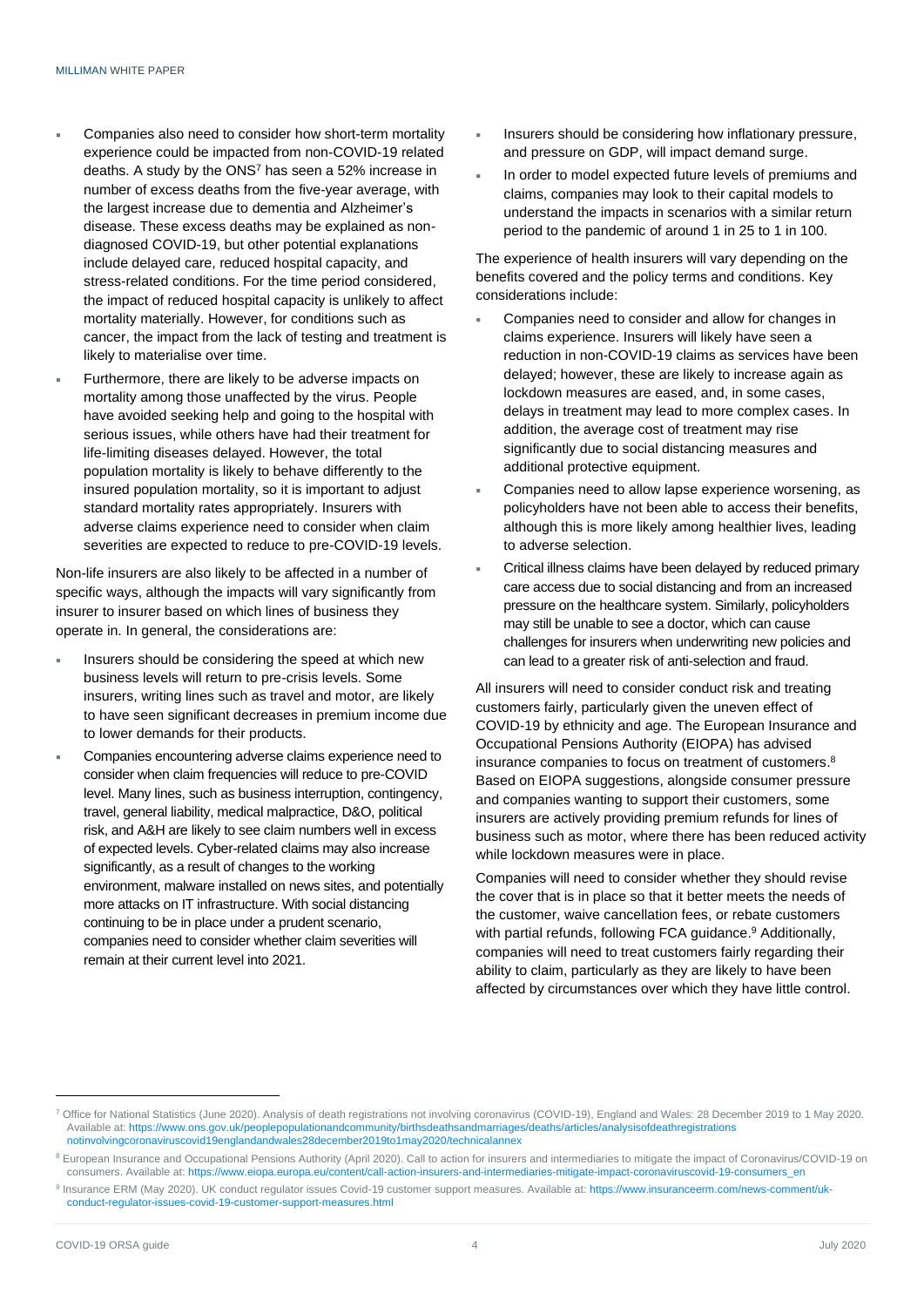#### **OPERATIONAL CONSIDERATIONS**

Under a central scenario, it is likely that social distancing measures will be required for many months to come. In the scenario highlighted by the BoE,<sup>4</sup> it would not be unreasonable to assume that some form of social distancing is in place until the end of 2020 Q3. Companies may be required to provide personal protective equipment for staff working in offices, and to maintain social distancing, companies will need to find a balance between the number of staff in the office and the number working from home. These issues could lead to significant operational challenges.

Insurers will need to consider when, or if, it may be sensible to return to pre-COVID-19 working conditions. With the prolonged period of working from home there are potential impacts to productivity, although it is generally remarked that productivity may have actually improved since the start of the pandemic.

Many insurers rely on outsourcing providers, which are often based overseas. It is important to consider how resilient these providers will be, given the varying impacts of the pandemic between different countries.

The move to home working increases the risk to cyber-attacks as staff use remote access to a greater extent. This will increase the vulnerability of companies, as most of their work force will now be remote, rather than a small percentage, which could lead a greater risk of ransomware or other similar attacks. It is particularly small to medium-sized organisations who are most vulnerable, although all organisations should allow for a higher frequency of cyber-attacks as part of their central scenario.

The PRA have published results from their COVID-19 stress testing exercise<sup>10</sup> and have noted that the sector has remained robust in this evolving situation, but have said they expect firms to maintain close monitoring of the additional risks presented by COVID-19, update their risk and capital assessments as the situation evolves, and take appropriate management actions where necessary. Insurers will need to ensure that they actively monitor their central best estimate and adjust for any changes where it is appropriate.

### COVID-19 stress test scenarios

In addition to reflecting the likely impacts of COVID-19 within central scenarios, insurers should construct a range of plausible adverse scenarios to examine the extent to which they are resilient in the context of the considerable future uncertainty. It is important to acknowledge that the likelihood of occurrence of some of the scenarios could be low, but it is important that companies attempt to think outside the box to ensure that a wide range is identified.

As highlighted above, an adverse scenario for a company could be a second or third wave of the virus of an equal or greater magnitude to the first wave of spring 2020, which would lead to an outbreak of infections and a potential return to lockdown.

We have considered a number of adverse consequences related to this potential scenario and summarised these in alignment with a breakdown of risk classes facing insurers. Companies would be well advised to consider a wide range of possible adverse outcomes, which may be causally linked, within each scenario test. Companies should consider scenario testing in isolation (mono-factor stresses) and in combination (multi-factor stresses). Multi-factor stresses should be prioritised over mono-factor stresses, as despite their increased complexity, adverse developments in the pandemic will lead to a number of correlated outcomes across insurers' businesses. The results of these stress tests should be distilled into the relevant key messages within the ORSA report to maintain focus on the key risks and findings of the analysis.

### **MARKET-RELATED SCENARIOS**

A wide range of market consequences should be considered, such as:

- If a second wave of the virus materialises, there is the possibility that the economic recovery is W-shaped, as described by professors of the London School of Economics in an April blog. <sup>11</sup> A W-shaped recovery would occur if there was a short-lived recovery followed by a second economic downturn.
- A valuable scenario to consider is an L-shaped economic recovery, where the return to pre-pandemic levels of economic activity takes significantly longer than the two years predicted by the OECD in their single-hit scenario. Insurers could consider how such an economic recovery might affect assumptions for new business volumes, lapse rates, and renewal rates.
- Insurers might consider modelling the impact of reduced business volumes and renewals over a longer period of time, say three to five years.
- Insurers might model the impact of short-term claims and reserving trends continuing for a longer period.
- The economic scenarios noted above could increase the possibility of a surge in companies entering insolvency proceedings, with elevated levels of corporate defaults. Further downturns in the economy will not help to alleviate market uncertainties, by both businesses and consumers, dampening demand, which would lead to additional pressures on the GDP. Loss of consumers' disposable income could lead to default on premium payments and

<sup>&</sup>lt;sup>10</sup> Bank of England, Prudential Regulation Authority (June 2020). Insurance Stress Test 2019 and Covid-19 stress testing: Feedback for general and life insurers. Available at[: https://www.bankofengland.co.uk/-/media/boe/files/prudential-regulation/letter/2020/insurance-stress-test-2019-feedback.pdf](https://www.bankofengland.co.uk/-/media/boe/files/prudential-regulation/letter/2020/insurance-stress-test-2019-feedback.pdf)

<sup>&</sup>lt;sup>11</sup> Begg, I. & Qian, J. The London School of Economics and Political Science. How different will this time be? Assessing the prospects for economic recovery from the Covid-19 crisis. Available at[: https://blogs.lse.ac.uk/europpblog/2020/04/23/how-different-will-this-time-be-assessing-the-prospects-for-economic-recovery-from-the](https://blogs.lse.ac.uk/europpblog/2020/04/23/how-different-will-this-time-be-assessing-the-prospects-for-economic-recovery-from-the-covid-19-crisis/)[covid-19-crisis/](https://blogs.lse.ac.uk/europpblog/2020/04/23/how-different-will-this-time-be-assessing-the-prospects-for-economic-recovery-from-the-covid-19-crisis/)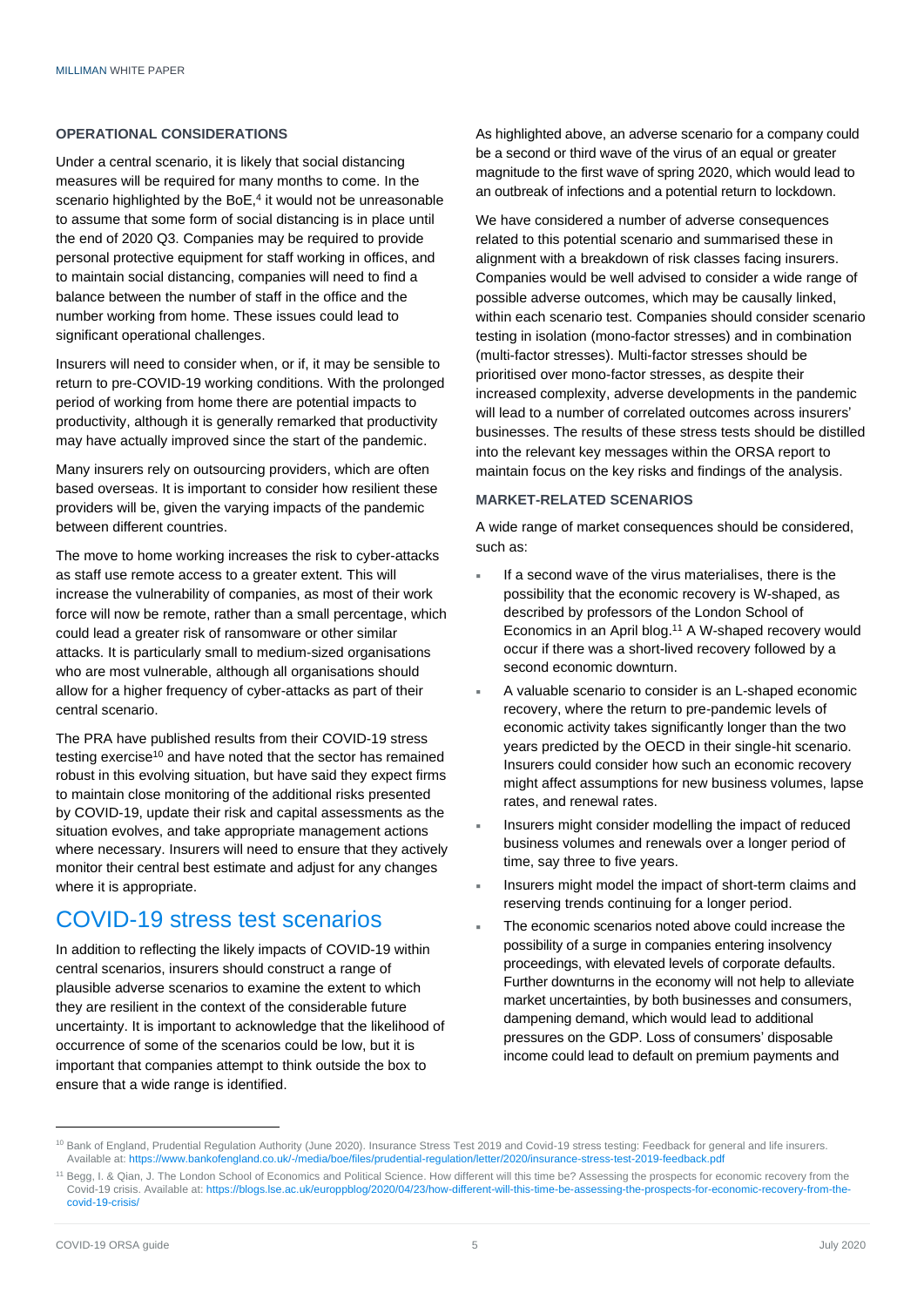higher claim costs under creditor insurance. Insurers might therefore consider credit defaults from policyholders, reinsurers, and other counterparties within their stress tests.

 Insurers could continue to carry out stress tests based on future inflation. As inflation may reduce further, central banks may respond with future reduced or negative interest rates, impacting insurer's investment returns and valuations of long term liabilities.

Insurers could consider the impact that adverse claims experience could have on their asset and liability management, particularly evaluating liability durations and determining if substantial rebalancing of their asset portfolio is required. The current depressed market prices and ongoing volatility should be reflected in longer-term assumptions.

#### **NON-LIFE INSURANCE STRESS AND SCENARIO TESTS**

Non-life insurers could consider further COVID-19 scenarios in conjunction with and in addition to those identified above. Some considerations are identified below:

- While each insurer's exposures will be different, all should invest time to identify realistic adverse scenarios for premium income and claims experience. These should be informed by exposure management and capital modelling tools.
- Non-life insurers that write medical malpractice or liability lines for pharmaceutical companies could consider adverse claims experience relating to possible COVID-19 treatments and vaccines. Insurers may consider the consequences of vaccines being imperfect and causing unwanted side effects, resulting in latent claims.
- Insurers could consider the cost of their reinsurance protection, as the capacity and rating environment of the reinsurance market may be significantly transformed. Furthermore, government-backed industry pools could be introduced to insure systemic risk from certain lines of business, such as commercial non-damage business interruption cover and trade credit insurance. For example, the French government has introduced a €10 billion guarantee scheme to support its domestic credit insurance market. <sup>12</sup> Insurers could build stress tests related to how changes in the reinsurance market might affect their business.
- A sustained economic downturn may lead to higher crime and theft rates, as well as claims fraud, resulting in higher overall claim frequency.

#### **MORTALITY STRESS AND SCENARIO TESTS**

Insurers should consider how their mortality experience may be affected by adverse COVID-19 scenarios. For example:

- Insurers could stress their balance sheets assuming further deteriorations in short-term mortality experience. For example, insurers might consider the possibility of no vaccine and further significant waves of infection over the three- to five-year business planning horizon. Insurers should actively monitor their own experience to assess the potential impact of future waves, allowing for the possibility that another wave could be more extreme than the first.
- As part of the scenario process, insurers could explore the possibility that the prevalence of the disease permanently changes the shape and level of national mortality. Insurers might consider the long-term implications of this, for example on pricing assumptions such as mortality rates and mortality improvements factors, and how these might affect annuity rates and sales volumes.
- If there was to be a second wave of the virus, there is a risk of an increased number of claims. Insurers could model a mortality shock to identify the appropriateness of their capital buffer.
- Insurers might consider a scenario in which a vaccine is found and short-term mortality rates remain at best-estimate levels while longer-term mortality rates are increased. Given that the development of a vaccine usually takes years, if the development is accelerated, then future side effects may not have sufficient time to materialise. And if the uptake of the vaccine is widespread, there could be long-term mortality implications for the total population.

### **MORBIDITY STRESS AND SCENARIO TESTS**

Similarly, insurers could tie in COVID-19 scenarios to their morbidity experience. For example:

- Insurers could consider the long-term prevalence of COVID-19 along with an increase in overall morbidity. Insurers could build a scenario factoring in a latent, severe long-term health condition that affects COVID-19 patients and increases morbidity rates many years after their initial recovery.
- As hospital consultations, operations, and treatments have been postponed, medical conditions will be identified and treated at a later stage in their development. This has the potential to cause a severe morbidity burden. Health insurers that offer private medical insurance and critical illness policies might model a scenario with morbidity rates elevated for all ages.

<sup>12</sup> European Commission (April 2020). State Aid: Commission approves €10 billion French guarantee scheme to support domestic credit insurance market in coronavirus outbreak. Available at: [https://ec.europa.eu/commission/presscorner/detail/en/IP\\_20\\_650](https://ec.europa.eu/commission/presscorner/detail/en/IP_20_650)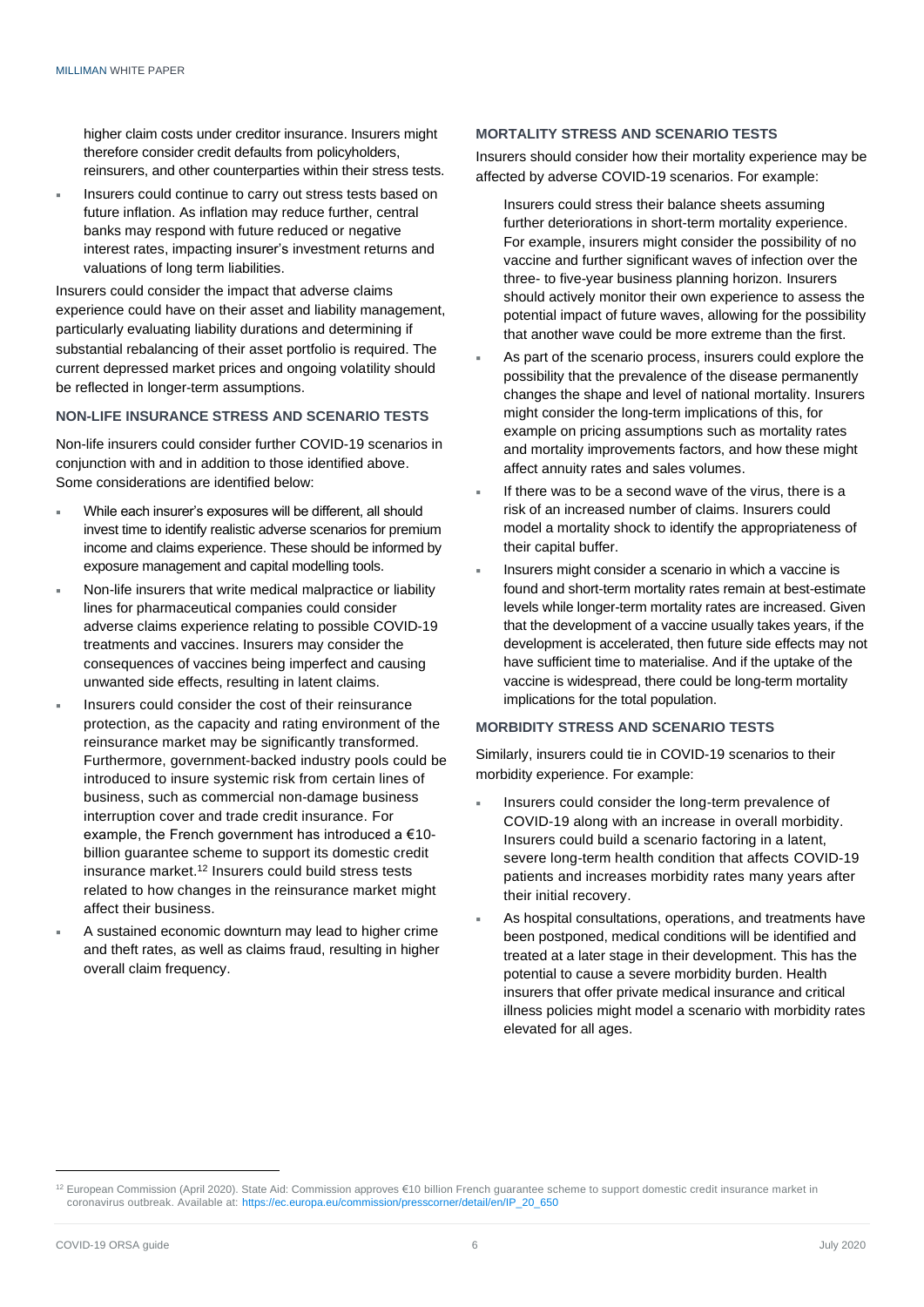During lockdown, people may have developed poor habits, and the sustained impact of social isolation can impact both mental and physical health. There is increasing evidence for a worsening of mental health, and insurers could model a scenario in which the burden of disease is exacerbated and, for example, income protection experience is worse.

### **OTHER INSURANCE RISK STRESS AND SCENARIO TESTS**

Insurers should consider other scenarios across their business. For example:

- With many of the population feeling the threat of COVID-19, there could currently be an increased life insurance demand. If no second wave emerges, this level of new business could stall due to reduced customer affordability as an increasing amount of the population are being made unemployed. Insurers could consider a scenario in which both new business volumes and lapses are impacted over a prolonged period.
- With the interruption to, and now backlog of, medical treatments, medical expense inflation is likely to be very high as providers seek to recover additional costs and operate at a lower capacity going forward. A scenario that considers this increased inflation could be modelled to identify the impact that COVID-19 has had on affordability, which could impact private medical insurance demand.

### **OPERATIONAL STRESS AND SCENARIO TESTS**

The potential impacts of adverse COVID-19 developments on businesses' operations are not limited to the insurance industry. However, they are no less relevant. Potential operational risk outcomes include:

- Key person dependency risk is an area of potential concern. Senior members of executive leadership teams could become infected with COVID-19, and this temporary or permanent loss of employees in a leadership role will have an impact on business activities. This could also affect staff morale and their productivity levels, and depending on the severity of the infection, may cause a delay to important business decisions. However, as a result of the pandemic, firms may come out with a better understanding of their key person dependency risk, which will provide valuable information when they assess their operational resilience.
- A scenario might be considered wherein, during a return to work, there is an outbreak of the virus within an office building. Given the airborne nature of COVID-19 and the delayed onset of symptoms, there is likely to be widespread transmission before the outbreak has been identified. This will lead to significant reductions in operational capacity as employees are absent on sick leave, and potential reputational damage if it becomes apparent that measures have not been put in place to ensure that employees are appropriately protected.

 Similarly, companies may be increasing their exposure to claims from their employees who may suffer physical injuries such as back pain or repetitive strain injury due to lack of proper office equipment, or claims linked to stress and mental health issues, which may become more difficult to manage when home-working.

### Summary of framework

In conclusion, we have discussed a wide range of factors that are relevant to insurers attempting to understand how COVID-19 will impact their risk profile.

When considering COVID-19, insurers should:

- First develop a central narrative around what the next three to five years look like in terms of the virus itself and the knock on impacts—for example, on the economy, society and the environment. This can then be quantitatively assessed in terms of the variables that are included within the ORSA forecast.
- It is important to consider which of these variables are subject to considerable uncertainty, particularly those that are relevant to the insurer's risk profile. For the areas that exhibit the most uncertainty, and those which are the most material, it is useful to consider if the variables can be assessed using scenario analysis or other risk assessment techniques.
- A set of stresses and scenarios should be designed to explore adverse developments, where changes are made to key assumptions and parameters in the areas that exhibit most uncertainty.
- Novel scenarios should be developed that involve aspects or dynamics that the business has not previously encountered. The scenarios need to recognise the interconnected nature of today's business environment, and so it is important to focus on multi-factor scenarios ahead of single-factor stresses, as this will better simulate the real world.

When considering COVID-19, insurers should ensure that they consider a wider set of measures than just the balance sheet impact. It is important that insurers assess the impact on all areas of their business, including not only their market, operational, and underwriting risk profile, but also their strategic objectives and business operations. Insurers also need to consider the impact of emerging risks, such as the development of stress and mental health-related illnesses as a result of working from home, and cyber risks due to greater use of technology.

It is essential to be consistently mindful of the inherent uncertainty present in such analyses, and to therefore see the value in reviewing a wide range of possible outcomes to ensure resilience. As the COVID-19 outbreak develops, it is important that insurers continually consider new possible developments. The ORSA is the ideal vehicle for this analysis, and insurers may wish to consider out-of-cycle ORSAs to ensure that their understanding of the risks is up to speed as soon as possible, and that new outcomes are incorporated.